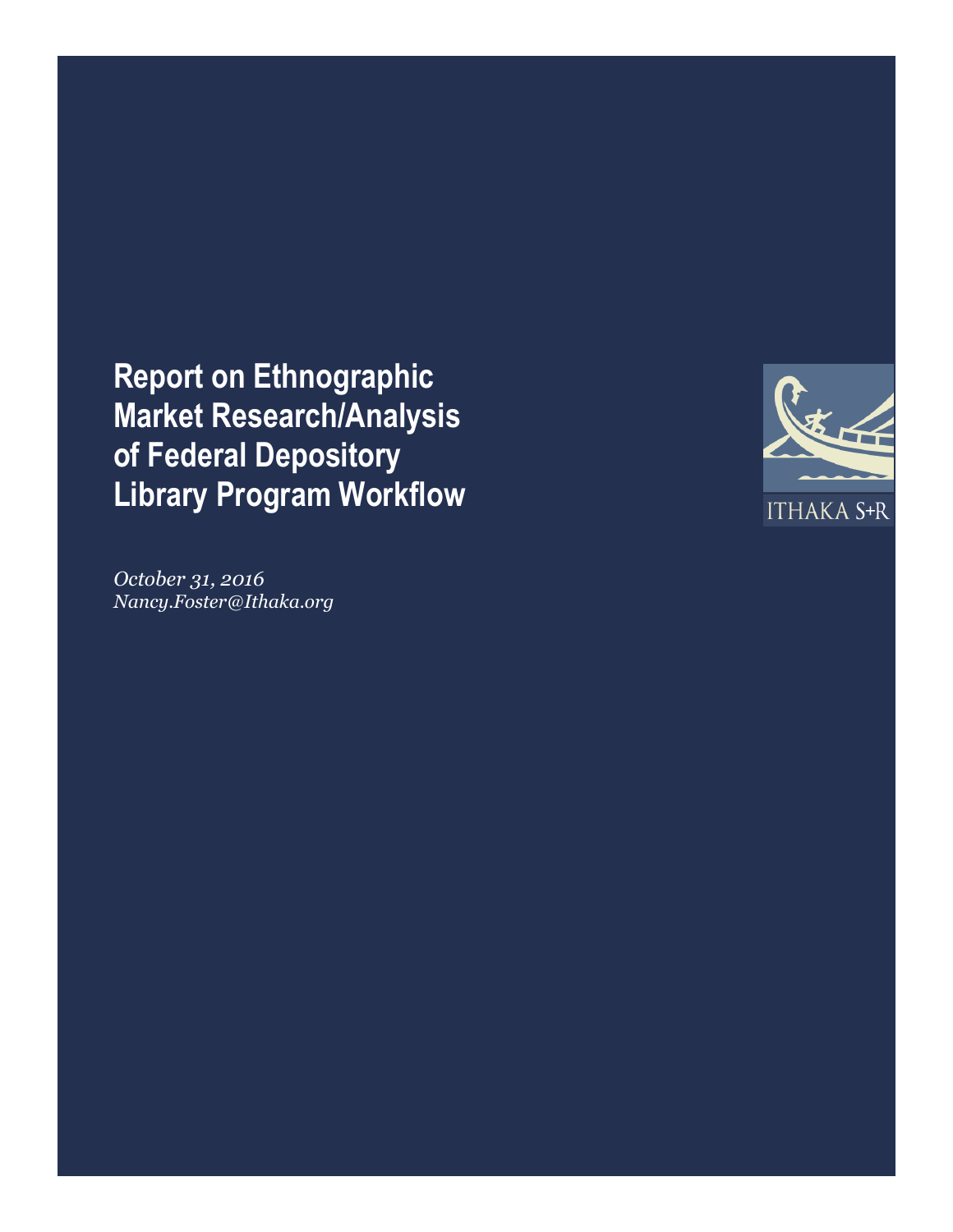| The approach: ethnography, work-practice study, and user-centered design  3 |
|-----------------------------------------------------------------------------|
| The context: the Government Publishing Office (GPO) and the Federal         |
|                                                                             |
|                                                                             |
|                                                                             |
|                                                                             |
|                                                                             |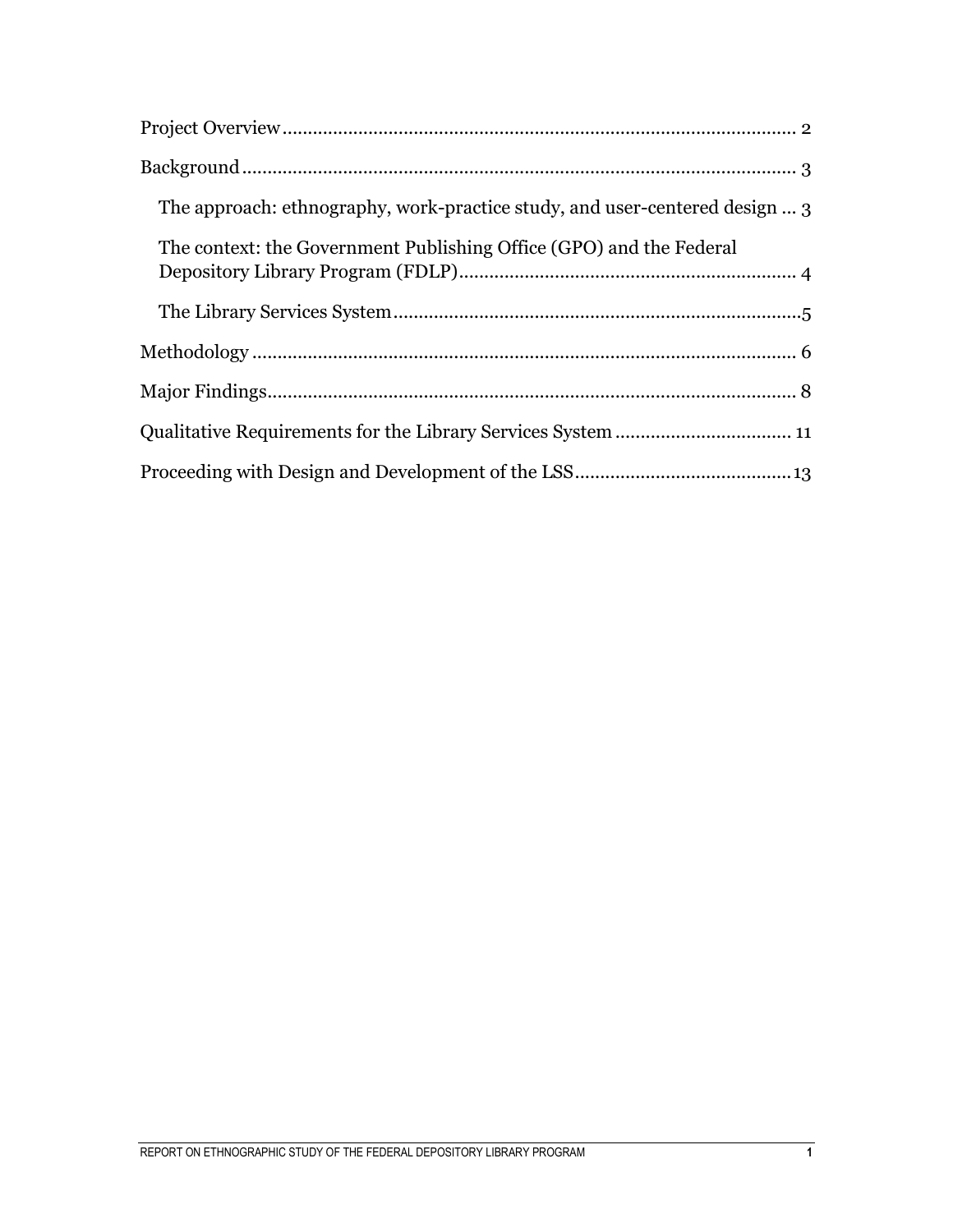### **Project Overview**

In August 2015, the Government Publishing Office (GPO) commissioned Ithaka S+R to conduct a participatory work-practice study of the Federal Depository Library Program (FDLP) in order to develop qualitative requirements for the new Library Services System. The new suite of tools and services will enable GPO to improve its organizational workflow and business processes while leveraging new technology features and functionality to enhance services for the public, depository libraries, and GPO staff.

Ithaka S+R conducted observations, structured interviews, work-practice studies (scrutiny of video-recorded work tasks), and a user-centered design workshop, finding a high degree of commitment to the Program among depository personnel. There were also a number of workflow inefficiencies and obstacles, which include but are not limited to:

- » A perceived complexity of Program requirements and the difficulty of finding relevant documentation
- » Time-consuming processing workflows
- » Trouble locating or developing complete and accurate metadata records for individual documents
- » Challenges in locating document records during processing, cataloging, and reference work
- » Difficulty of developing and maintaining an institution's selection profile

Depository personnel strongly indicated a need for easier access to training, help, and a way to get difficult questions answered, as well as greater overall usability of FDLP tools.

Ithaka S+R recommends that work practices and identified obstacles be considered in designing a new suite of tools and services. A full list of recommended qualitative requirements to address identified issues appears on pages 10-12. These requirements fall into four broad categories:

- » Usability issues
- » Choosing and managing content
- » Discovery of Federal documents
- » Finding information about the Federal Depository Library Program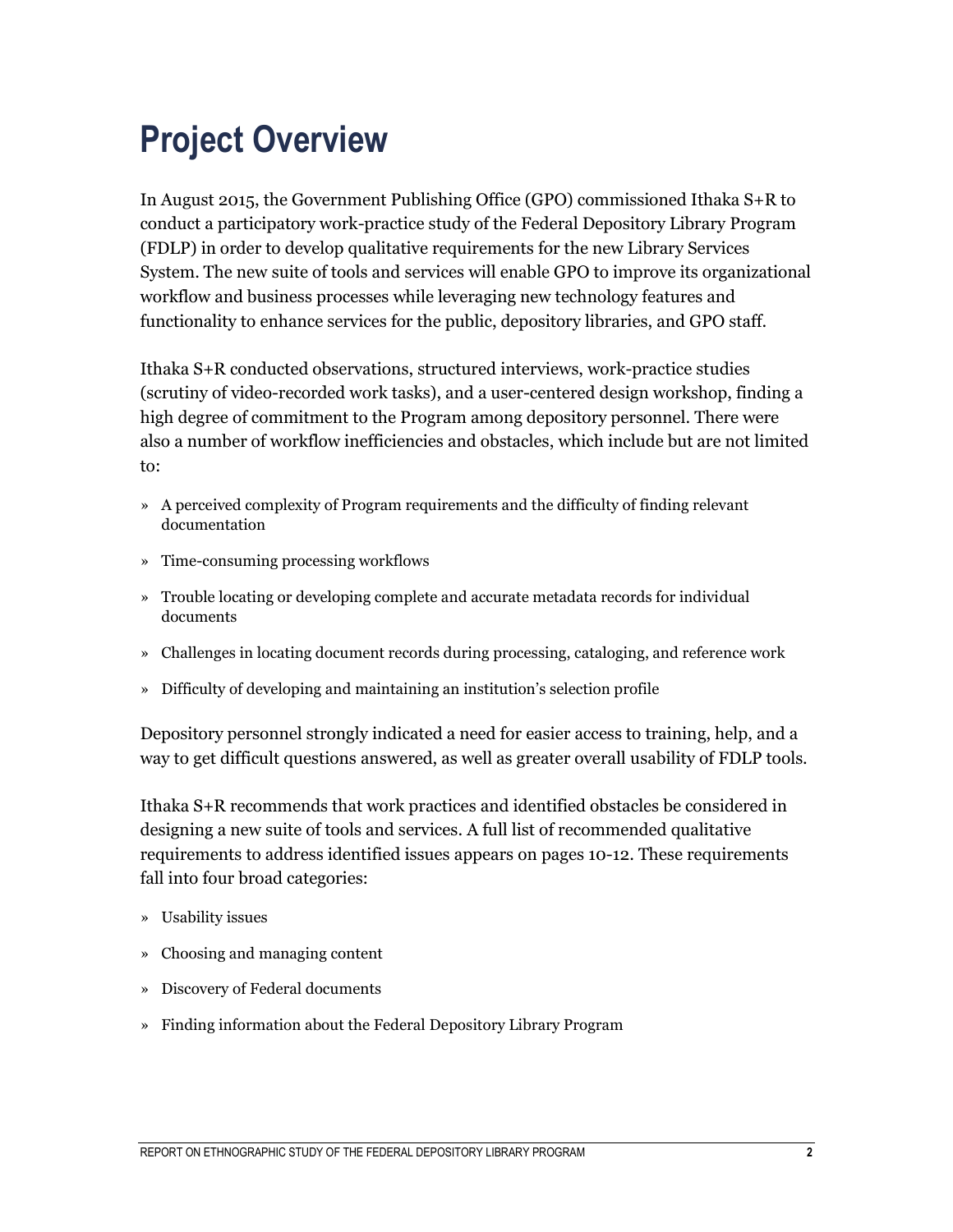## **Background**

In August 2015, the Government Publishing Office (GPO) commissioned Ithaka S+R to conduct a participatory work-practice study of the Federal Depository Library Program (FDLP). Often described as the Government's first "right-to-know" program, the FDLP was established by Congress to enable an informed citizenry to participate in the democratic process. The FDLP is a nationwide network of different types of libraries that provides free and open access to Government information, making tangible documents available through participating libraries and providing access to electronic documents online, now and for future generations. With the vision of providing Government information when and where it is needed, the FDLP will continue to contribute substantially to GPO achieving its mission of Keeping America Informed. The usercentered study focused on gathering information on the needs of depository libraries in order to develop a suite of tools and services that will enhance support for depository libraries by reducing workload requirements and increasing efficiencies of operations for the Program. The suite of tools and services, known as the Library Services System (LSS), will enable GPO to improve its organizational workflow and business processes while leveraging new technology features and functionality to enhance services for the public, depository libraries, and GPO staff.

Ithaka S+R's role in this project was to conduct ethnographic research in FDLP libraries in order to develop qualitative requirements for the new system. The qualitative requirements for the LSS formulated through this study will complement the technical requirements that will be developed by another team. By using this approach, GPO is aligned with the GPO strategic plan and the National Plan for Access to U.S. Government Information, both of which focus on being customer-centric.

#### **The approach: ethnography, work-practice study, and usercentered design**

Over the past fifteen years, academic and public libraries have used qualitative assessment methods, and ethnography in particular, to understand and address the needs of people who use library systems, spaces, and services. Ethnography is the hallmark method of sociocultural anthropology; within the study of human culture and society, ethnography comprises observation and participation within a group of people combined with careful documentation and the production of a written account of the way the people live together. In the library setting, the scope of ethnographic study is limited to work practices associated with finding, using, disseminating, and preserving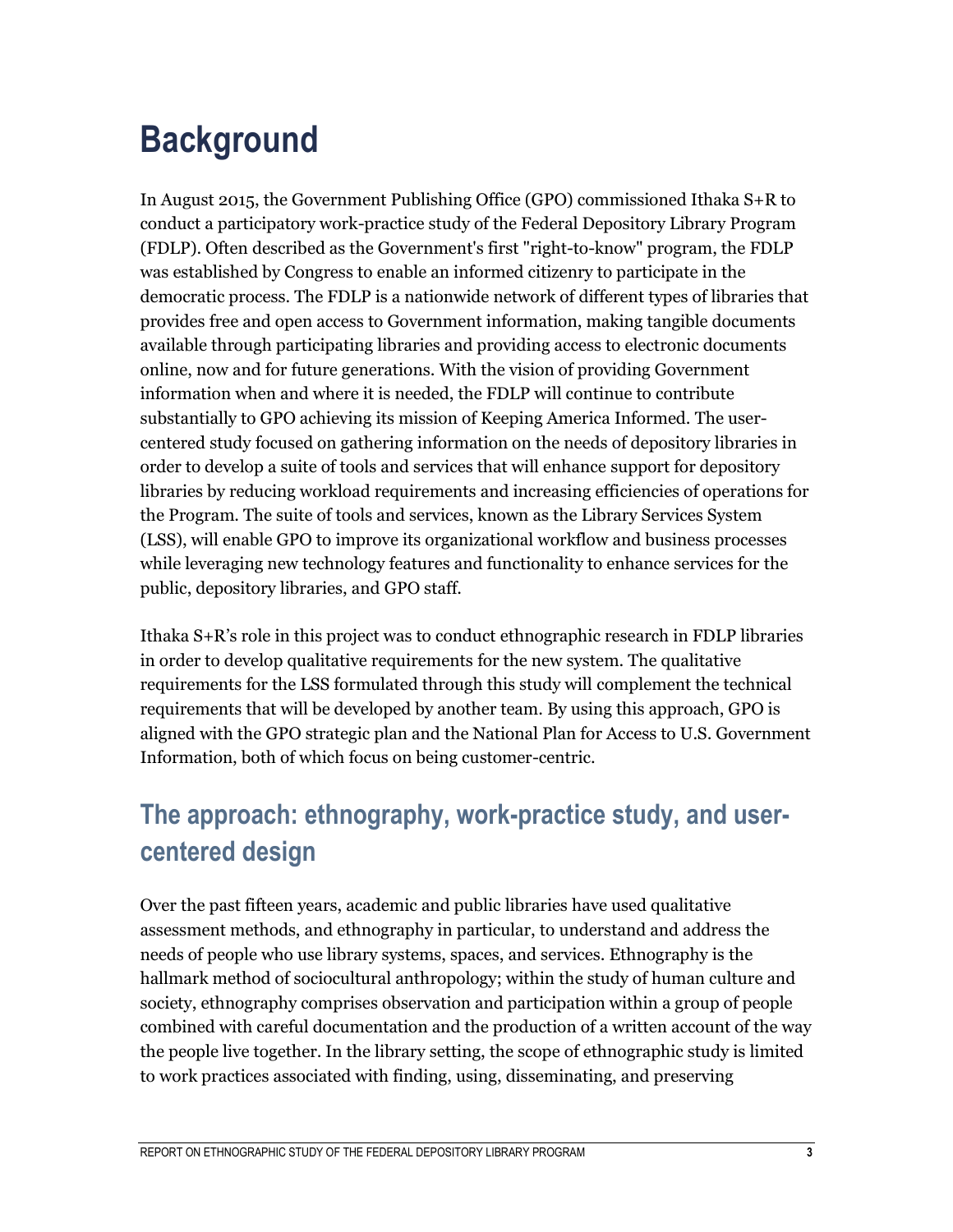information and the participants in the study will include the people who work in libraries as well as those who use them.

Work-practice study is an ethnographic method that focuses on the activities in which people engage when they do their work. In the case of FDLP libraries, work practices are activities that FDLP librarians and technical staff perform to accomplish the work of the FDLP library. Prescribed procedures for FDLP libraries result in shared patterns of activity. However, local conditions and individual abilities and preferences produce considerable variation across libraries. Ethnographic study of on-the-ground practices identifies not only patterns and variations, but also brings to the surface details and nuances that support building a better LSS.

User-centered design is a process that begins with an understanding of user work practices and obstacles and then designs solutions to support workflows and address identified problems. It is inclusive and participatory, involving many participants in the ethnographic studies and working through a cross-disciplinary project team. The sevenmember GPO project team included GPO staff with expertise in all aspects of FDLP operations as well as representation from the technical team that will be planning the design and development of the new LSS.

#### **The context: the Government Publishing Office (GPO) and the Federal Depository Library Program (FDLP)**

The GPO was created by the U.S. Congress in 1860 and began operating the following year with 350 employees. Now in its 155th year, the GPO employs 1,700 people to meet its mission as "the Federal Government's primary centralized resource for producing, procuring, cataloging, indexing, authenticating, disseminating, and preserving the official information products of the U.S. Government in digital and tangible forms" [\(https://www.gpo.gov/about/\)](https://www.gpo.gov/about/). The GPO's Federal Digital System (FDsys) provides permanent public access at no charge to Federal Government information (www.fdsys.gov).<sup>1</sup>

The GPO also provides free public access to Federal Government information through the FDLP, a partnership between the GPO and about 1,150 libraries throughout the U.S.<sup>2</sup>

<sup>1</sup> At the time of this study and the issuance of this report, FDsys is GPO's online system of record. Following a period of beta testing, it will be replaced by the next generation system, govinfo. This report of the study will be valid with FDsys, govinfo, or any successor online system of record.

<sup>2</sup> Note that participation in the Program varies over time and the numbers of participating libraries given here are approximations as of the time of writing.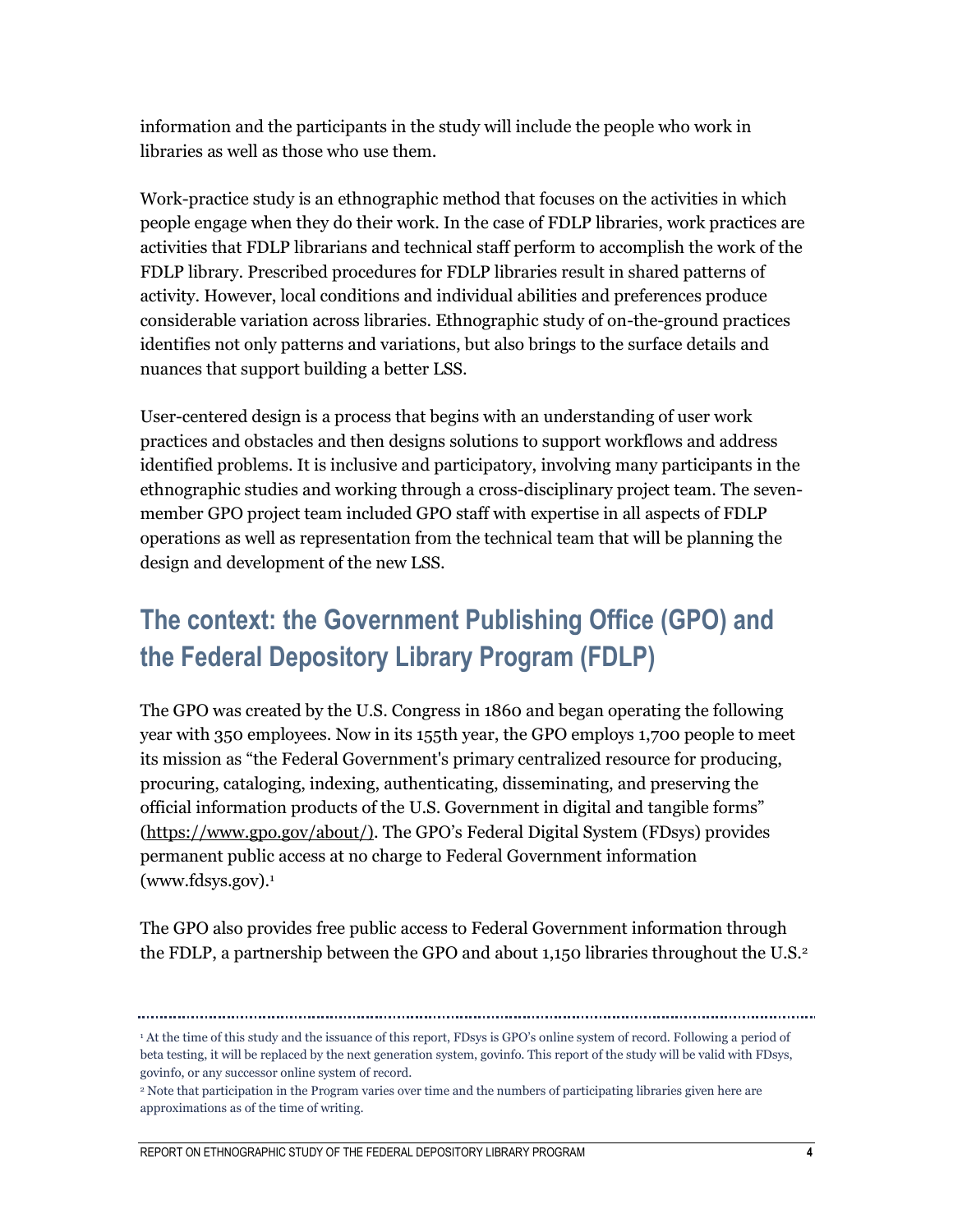The origins of the FDLP as we now know it date to 1813 when Congress authorized legislation that provided for distribution of Congressional documents to selected universities, historical societies, state libraries, and other institutions. Over the years the Program has grown to reach its current size.

Between 1895 and 1897, GPO librarian Adelaide Hasse developed the Superintendent of Documents (SuDoc) classification system for use with Government publications. This unique classification system reflects the structure of the U.S. Government by organizing publications by the originating agency. The SuDoc system is used in many depository collections. After 1922, depository libraries no longer were required to receive all documents distributed by the GPO. Today 46 regional depositories receive all publications distributed through the FDLP for permanent retention. Approximately 1103 selective depositories select specific categories of publications across a range of formats to meet the needs of their Congressional District and local clientele. Each FDLP library has a coordinator who is responsible for meeting the requirements for participation in the Program. Regional depositories may permit the disposal of depository materials from selectives after retention for five years. All depository libraries receive FDLP materials at no cost in exchange for making information available to the public and for providing appropriate assistance to users [\(http://www.fdlp.gov/file-repository/about-the](http://www.fdlp.gov/file-repository/about-the-fdlp/lscm-year-in-review/2733-lscm-fy2015-year-in-review)[fdlp/lscm-year-in-review/2733-lscm-fy2015-year-in-review](http://www.fdlp.gov/file-repository/about-the-fdlp/lscm-year-in-review/2733-lscm-fy2015-year-in-review) and [https://www.gpo.gov/pdfs/about/FY17\\_and\\_15\\_Performance\\_Report.pdf\)](https://www.gpo.gov/pdfs/about/FY17_and_15_Performance_Report.pdf).

#### **The Library Services System**

GPO has undertaken efforts to design and implement a suite of automated tools and services that will streamline the interaction of the three major user groups of the FDLP: GPO, depository libraries, and the general public. This suite of tools, known collectively as the Library Services System (LSS), will enable GPO to improve its organizational workflow and business processes while leveraging new technology features and functionality to enhance library acquisitions, cataloging, record distribution, federated searching, indexing operations, and other relevant activities for depository libraries.

LSS will support reliable data that is both normalized and authoritative, intuitive workflows that support efficiencies of operations, and Program documentation that is easy to navigate. This single source will aggregate data currently in several information silos, such as:

- » The Federal Depository Library Program site (FDLP.gov), which contains information about the Program for its participating libraries
- » The Program's integrated library system including the Catalog of U.S. Government Publications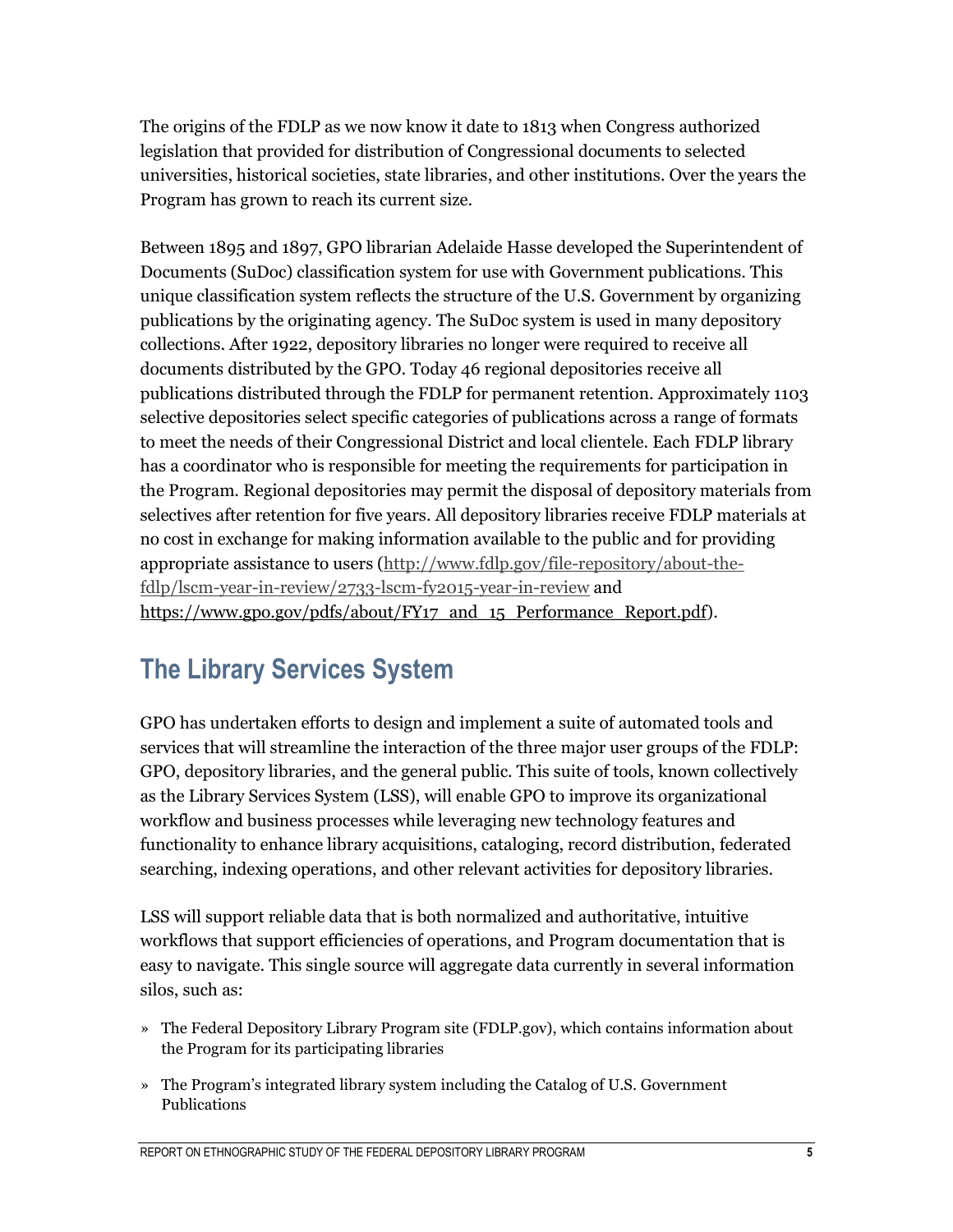» The Depository Selection Information Management System (DSIMS), which enables libraries to add and delete item numbers from their selection profiles

A website will present a unified gateway to FDLP information and services. In the back end of the system, a data warehouse will provide for storage and preservation of data. The system will support FDLP workflows by depository personnel as well as searching and browsing for information by librarians and members of the public. The new system will provide better support for workflows and improved performance and accuracy for search-based tasks.

## **Methodology**

Depository personnel from 21 sites were included in data-gathering activities. The resulting information was analyzed by a multi-disciplinary team in order to develop a nuanced understanding of frontline work practices and communicate it understandably to designers and developers.

The methods included:

- » Review of GPO/FDLP websites and tools as well as documents concerning the processing of Government information; current and envisioned systems; and desired features and functionality of the system used by depository librarians as communicated to GPO trainers and outreach librarians.
- » Structured interviews by telephone with personnel at 21 FDLP libraries to familiarize the research team with the overall landscape of FDLP libraries and with specific characteristics of the libraries in the sample and to obtain baseline information for selecting 12 FDLP libraries for site visits.
- » Site visits to 12 FDLP libraries that were selected by the GPO project team for representativeness by size (small, medium, and large), type (academic, public, law, and Federal agency), and selection rate (less than one percent to 100 percent). Sites included libraries throughout the U.S. mainland, a U.S. Territory, and an Indian reservation. On site visits, data were collected through observations, structured interviews, and work-practice studies with one to six individuals, depending upon the size and organization of the site. Workpractice studies entailed video-recording of selected work tasks followed by audio-recorded discussions of the tasks as viewed together by the interviewer and interviewee. All site-visit interviews were recorded and transcribed.

The following table displays the amount of data collected for this project. As in other studies of this nature, raw data has been kept confidential to protect the privacy of participants.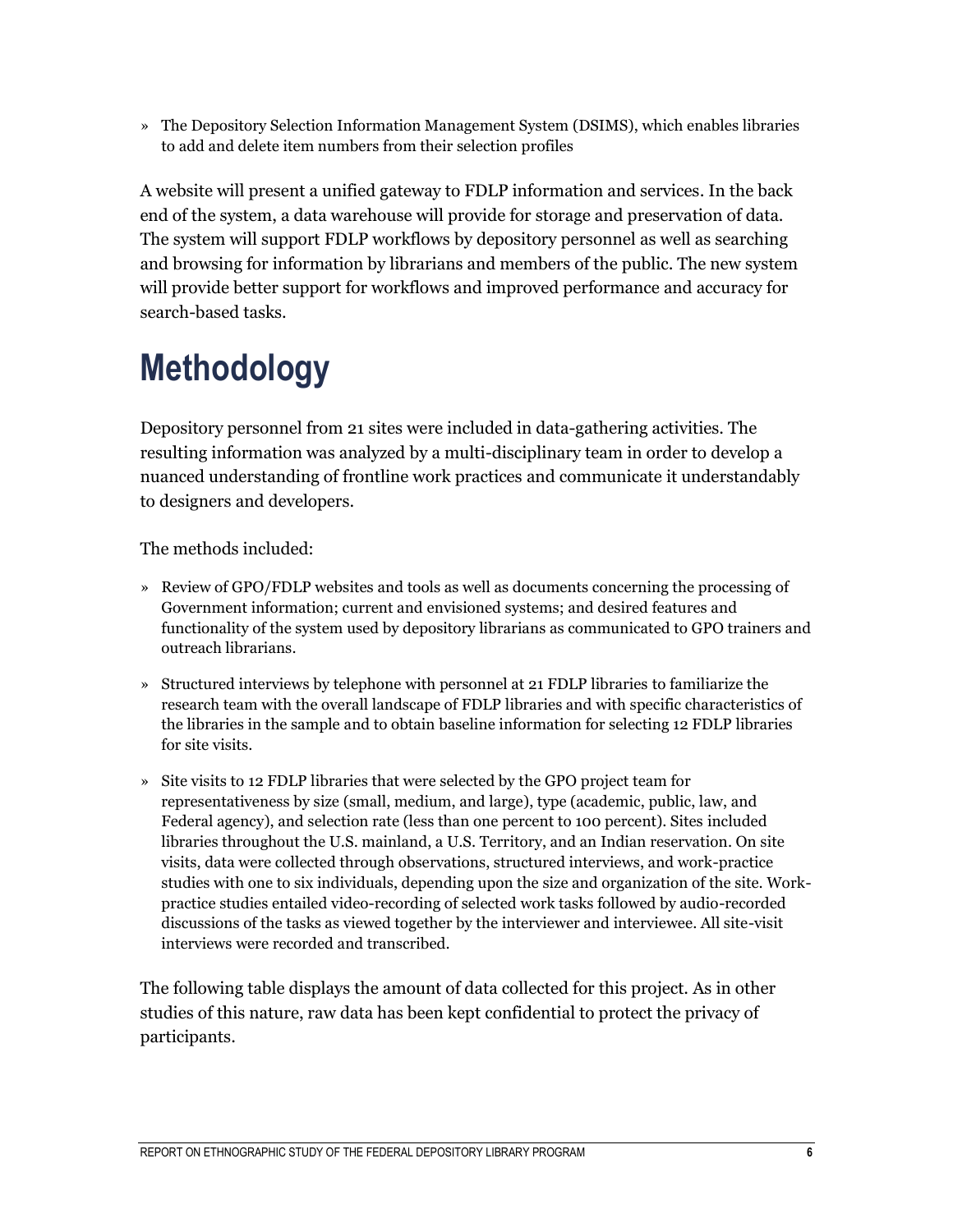|                                             | Number of<br>transcript<br>pages | <b>Video</b><br>footage in<br>hours |
|---------------------------------------------|----------------------------------|-------------------------------------|
| Telephone interviews                        | 69                               |                                     |
| Observation notes and photos at site visits | 150                              |                                     |
| Workplace interviews                        | 394                              |                                     |
| Work-practice studies                       | 260                              | 14.5                                |
| Website walkthroughs                        | 79                               |                                     |
| <b>Totals</b>                               | 952                              | 14.5                                |

Telephone interview notes were analyzed and tabulated thematically and then shared with the project team for feedback. Site visit data were analyzed through an iterative process starting with the development of categories for thematic coding of transcripts. Coded transcript data were then grouped by category and site to gauge the prevalence of key themes, with the creation of subcategories as needed. This analysis in turn provided the basis for concept development.

Concept development was initiated by the consultants working with the full set of data and completed in project team meetings facilitated by the primary consultant using excerpts drawn from the interview transcripts. This led to the development of an artifact comprising two full-page images of an imagined FDLP site, which was designed by GPO personnel.

The artifact was used in a design workshop attended by personnel from 18 depository libraries. In the design workshop, participants were asked to mark portions of the images that they liked, disliked, and deemed important. They were also asked to write in any elements they thought belonged on the page but were missing. They were then debriefed on their marked-up artifacts. Participants were then asked to respond to a brief written questionnaire, which asked them to select their work tasks from a comprehensive list. They were also asked to review a list of FDLP-related tools and mark the ones they liked best and the ones they found most difficult to use. In the last question, they were asked to imagine two things they would do to change the FDLP site and tools if they could magically make any improvements they desired.

After workshop participants had completed their tasks, Ithaka S+R facilitated the project team in analyzing workshop outputs.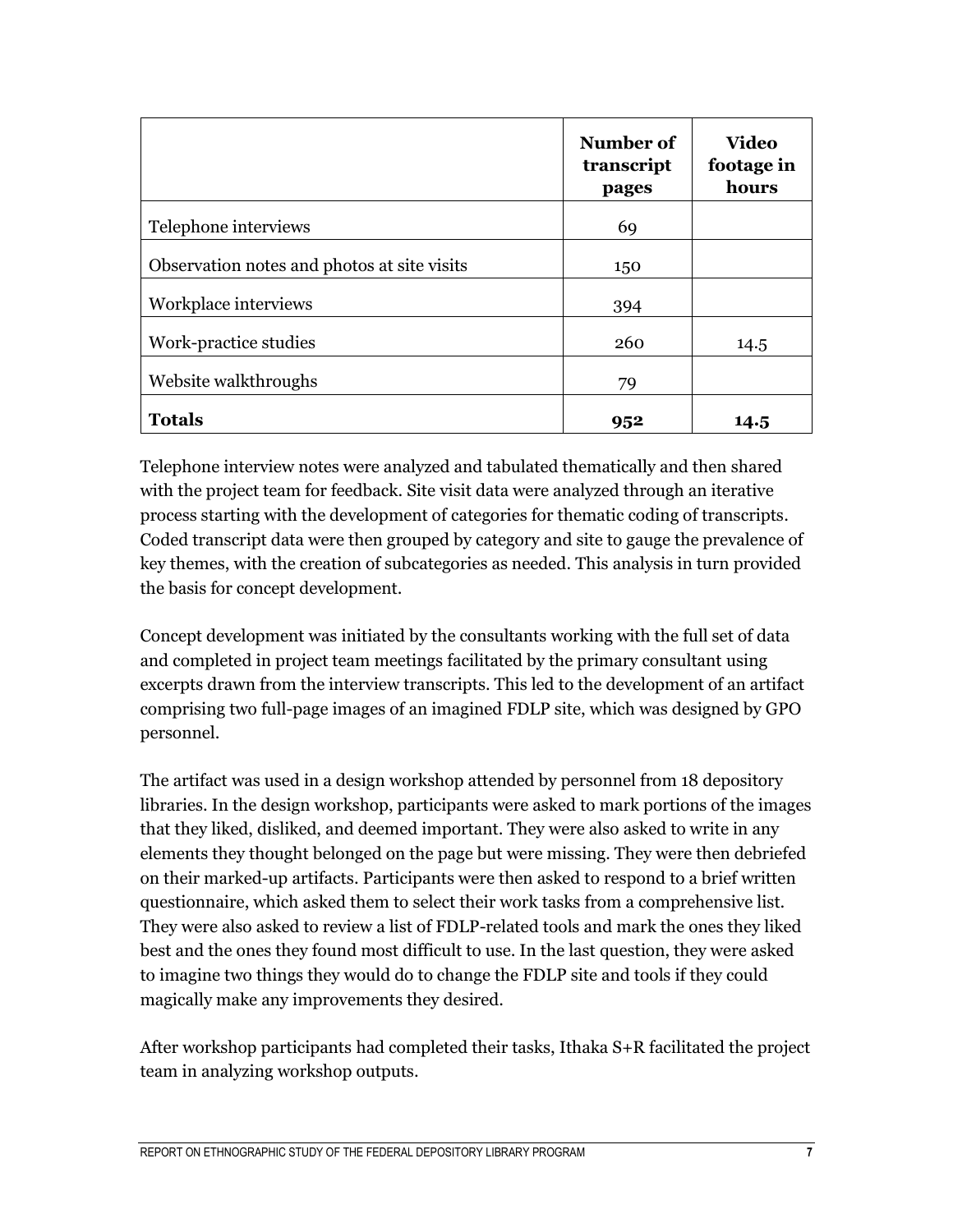# **Major Findings**

In this section, we review the major findings of the project. These findings are derived from telephone interview, site visit, and design workshop data. Data were analyzed in work sessions of the project team facilitated by Ithaka S+R. In addition, Ithaka S+R conducted extensive analyses on the data within its own team of ethnographers and library specialists.

#### **Depository personnel need to find FDLP rules and regulations**: FDLP

coordinators demonstrate commitment to the Program and, in particular, to ensuring that the Program is appropriately and effectively administered. They are concerned about complying with FDLP rules and regulations with regard to their own decisions and work processes and those of the people they supervise. They are particularly concerned about minimal requirements for collections and proper processes for withdrawing and disposing of documents. They are also concerned about making good use of resources (especially "taxpayer dollars") and ensuring that federally published documents are available for members of the public to find and use.

**Depository personnel have trouble with shipping lists**: When processing material, whether tangible or online, depository personnel capably process it following steps that are generally consistent from one site to another. They have difficulty with certain aspects of the work, especially with regard to shipping lists (inaccuracy, difficulty of finding correct list, seeing documents that they have not selected on their own lists) and document identification (questionable metadata, delay between shipment and availability of record).

**SuDoc numbers, document titles, and other information may be changeable or difficult to differentiate**: There are numerous challenges in systems and processes for identifying items and documents due to the necessity, over time, to make changes to SuDoc numbers. Additionally, enormous overlap in names of documents, combined with inconsistencies in the handling of punctuation and other elements, complicates the identification and location of desired documents. Beyond even these problems, there is some confusion over the term "item," which is sometimes used in reference to a single document rather than to a cluster of publications in the SuDoc scheme.

**Item selection is difficult**: Different aspects of collection development and management may be taken on by the coordinator or other depository personnel. In general, we saw that coordinators were most likely to lead the overall process and to use web tools to make additions and changes to the selection profile for their institutions. Support personnel were more likely to play a significant role in claiming or withdrawing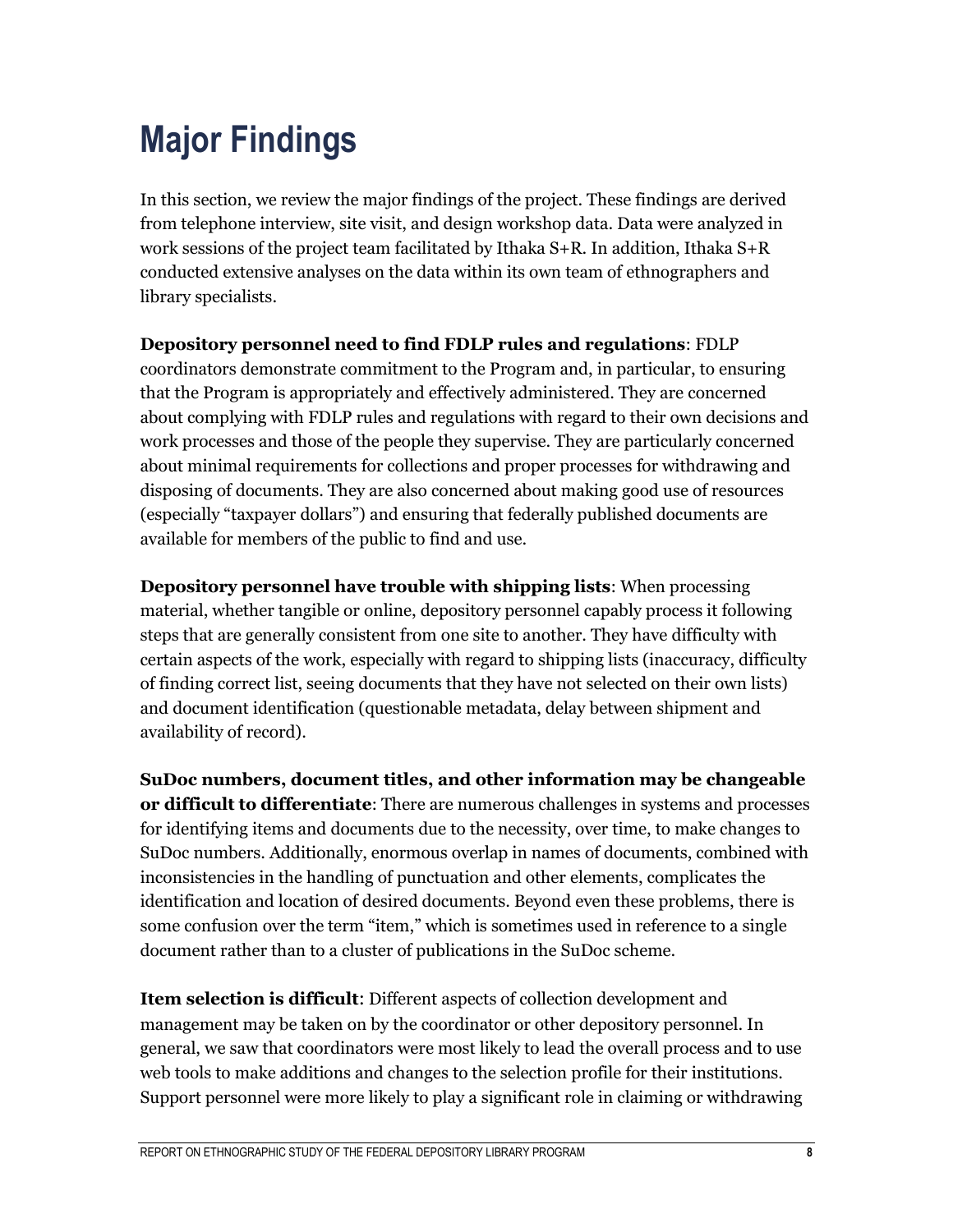material and they experienced problems with both processes. For those who register selection changes, the DSIMS system proves extremely challenging for the following reasons: it is slow and cumbersome; it does not include all the information FDLP librarians need, sending most of them to Documents Data Miner 2 as a supplement.<sup>1</sup> They use DSIMS infrequently and tend to forget login information as well as how to use the various features.

**The catalog is hard to use:** The Catalog of U.S. Government Publications (CGP) is widely used by depository personnel across positions and job responsibilities, and it presents several problems. Along with DSIMS, the CGP is one of the least liked FDLP tools. Respondents showed and described the CGP as a hard-to-use tool that returns inadequate results.

**Depository personnel find some cataloging tasks to be time consuming and difficult:** Copy cataloging is done at most but not all sites. Depository personnel ingest or copy records to the extent possible, mainly using MARCIVE, GPO's Cataloging Record Distribution Program, OCLC WorldShare Management Services, or the CGP Z39.50 gateway. They do this generally with success, encountering problems finding the correct SuDoc number or ingesting duplicated MARCIVE records. When catalog records are incomplete or unavailable, depository personnel create new records by making small changes to copied records for similar documents. In some cases, copy cataloging can require a great deal of work. On several occasions, researchers saw catalogers generate Dewey or LC call numbers for items that lacked or had incomplete call numbers in their system of choice. We also saw librarians taking pains to complete records for very old documents that had been donated to a library and for which no adequate record could be found.

**Electronic documents pose certain difficulties**: The selection and processing of electronic documents appeared in the research sample to be far more streamlined in general than similar tasks performed in connection with tangibles. Some depository personnel stumbled in the process of choosing which electronic documents to select although in one case we were told that the choice was easier for electronic documents because electronic documents are easier to inspect. We saw that personnel at several sites had trouble reviewing e-book titles in the CGP. We also heard that over-selection of electronic documents could flood a small library's online catalog with records, overshadowing other holdings in the library's collection.<sup>2</sup>

<sup>1</sup> Document Data Miner 2 (DDM2) is a collection management tool for depository libraries that brings together information from the List of Classes, Item Selection Profile, and Superseded List. DDM2 was developed and is hosted at Wichita State University.

<sup>2</sup> Note that finding known electronic documents and searching for relevant documents are both problematic, as discussed elsewhere in this report.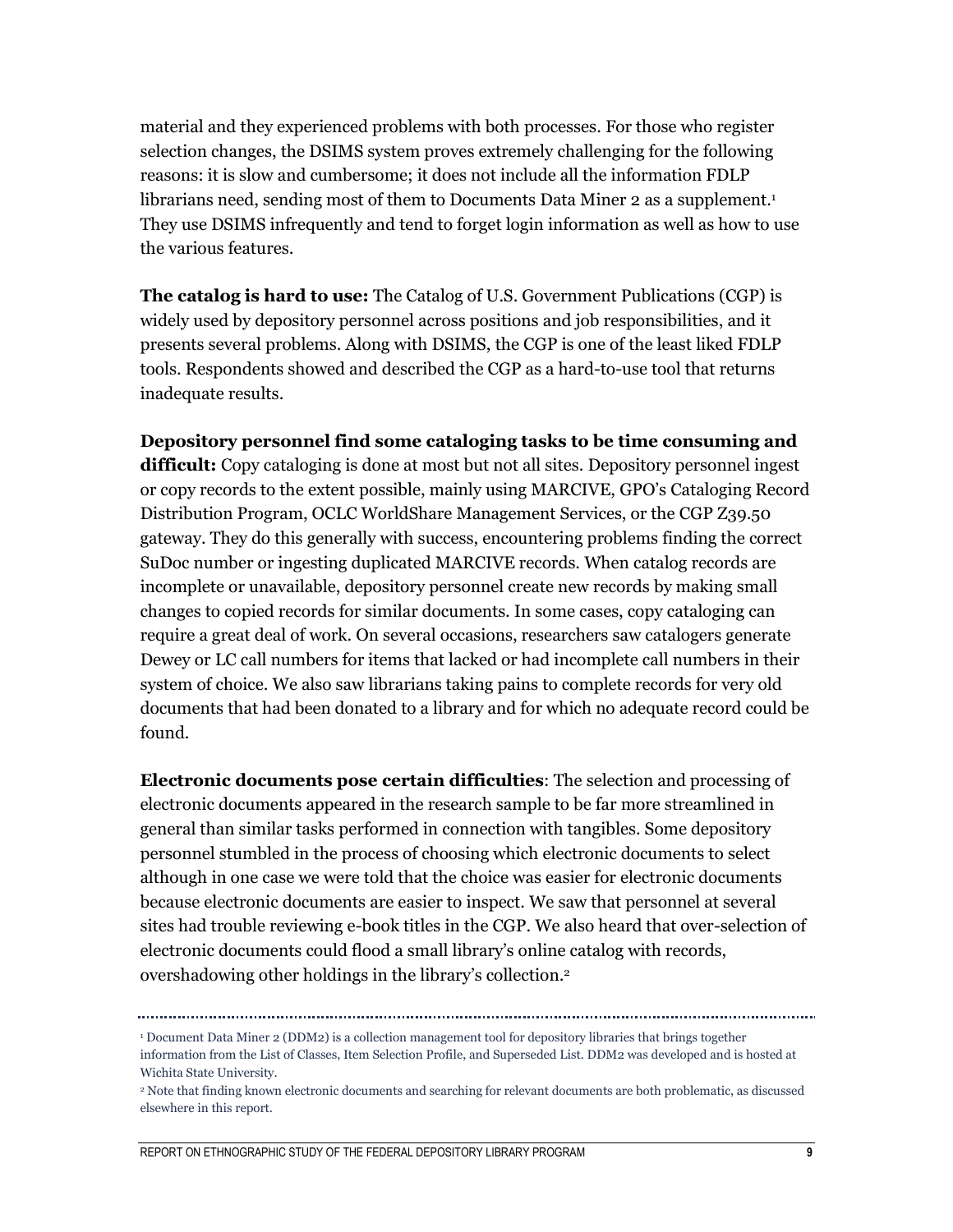**Reference librarians sometimes struggle to connect patrons to the most relevant and useful government documents:** Responding to reference questions in the FDLP sites we visited is mainly integrated into the work of reference librarians but there are some differentiated services. One such service is the outreach, training, and specialist support that the coordinator or the designated FDLP reference librarian provides to other reference librarians at a site. Another is the development of finding aids, LibGuides, and webpages specifically for government documents. FDLP reference service is integrated into reference service in general insofar as it is provided by all reference librarians when it is related to the patron's needs. In other words, when reference librarians assist patrons, they seek sources of any type that may answer the question, generally using the library's OPAC but sometimes using specialized databases and finding aids, including the CGP. Librarians encounter difficulties connecting patrons to content when the CGP, the OPAC, or finding aids do not return adequate results. Depository personnel encounter problems that lie outside the control of the GPO but that complicate their work with government documents. For example, links to government documents may change or the patron may need documents in electronic format that are not available in free (non-proprietary) repositories. Frequently reported cases include historical census information, older statistical information, and Congressional or Presidential documents in certain date ranges.

**Depository libraries use a variety of tools, some provided by GPO and some provided independently:** The FDLP.gov and FDsys websites are liked by depository personnel. Within FDLP.gov, they particularly like the List of Classes and the Item Lister.<sup>1</sup> In addition, depository personnel like tools that help them complete FDLP tasks but that are not provided by GPO, such as GOVDOC-L and Documents Data Miner 2 (DDM2). At the same time, there are GPO-provided tools that are considered hard to use by a significant number of respondents. These are Needs and Offers, Catalog of U.S. Government Publications (CGP), and Depository Selection Information Management System (DSIMS). Interestingly, FDsys is both well-liked and said to be hard to use.

**Depository personnel use available help and would like easier pathways to help for specific questions:** The length of service/knowledge of FDLP nexus is a singularly important factor in an FDLP librarian's expectations and interactions with FDLP tools. The most experienced and knowledgeable depository personnel may have many suggestions for improvement but they use the tools well and help others learn the ropes. At any level of expertise, FDLP librarians will sometimes need help, whether that means help to complete a task or help in fixing a problem. In this regard, it seems that

<sup>1</sup> "List of Classes" refers to a publication entitled, *List of Classes of United States Government Publications Available for* 

*Selection by Depository Libraries* (https://www.fdlp.gov/file-repository/collection-management/list-of-classes/2682 list-of-classes-print-version-revised-11-2015).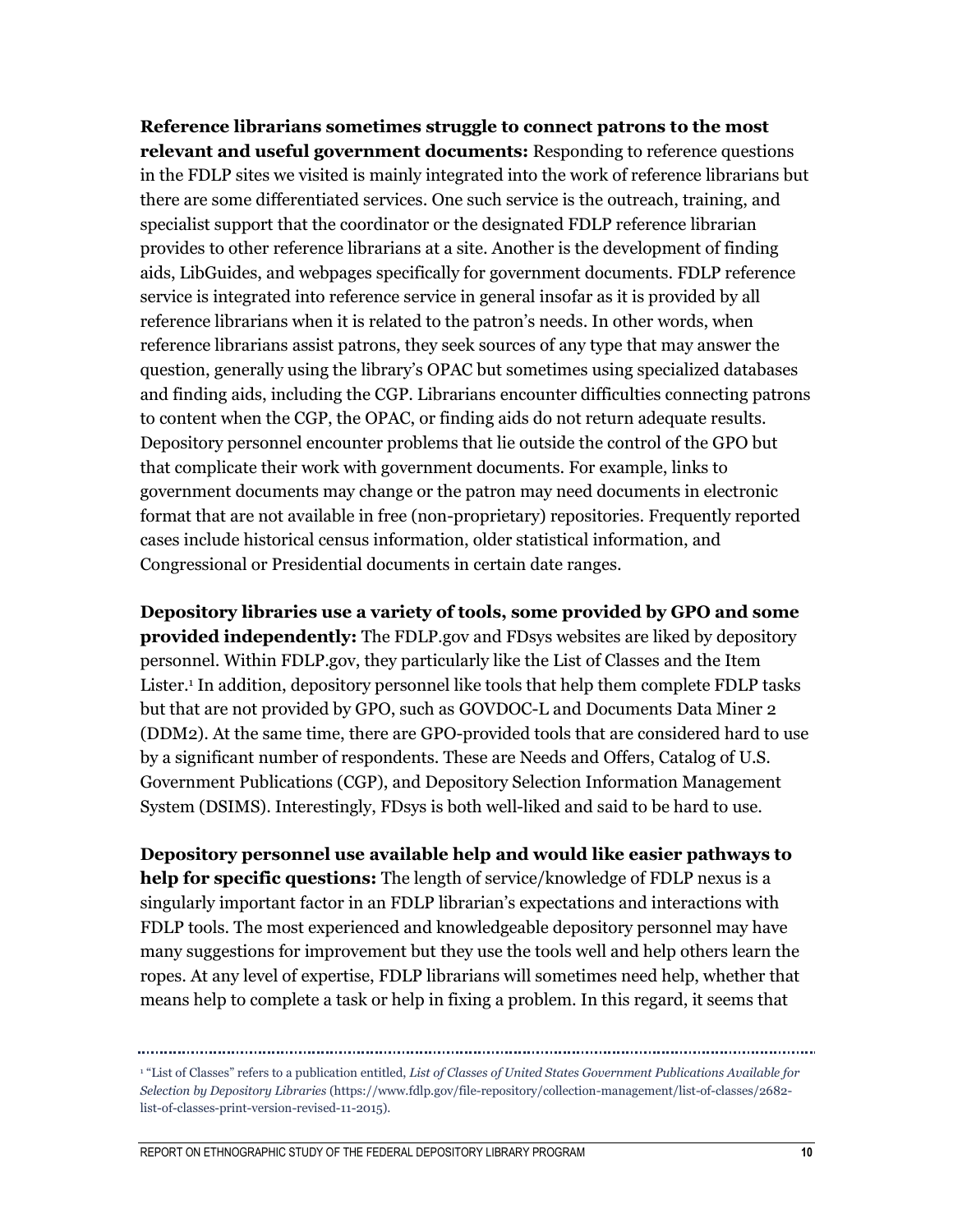the way they want to request and use help is related to whether they need to reduce uncertainty or ambiguity. If they need to reduce uncertainty, for example, to find and complete the right form, they would prefer to do a simple search for what they need, possibly augmented with a demonstration video. If they need to reduce ambiguity, for example, to understand and apply a policy, they prefer to browse through explanatory documents. In any case, depository personnel want to be able to identify and send a question to the right person or department if they cannot resolve the matter alone. Additionally, all personnel want easy access to training materials. New personnel need training that will help them "hit the ground running."

**Search and browse functions should be improved:** Depository personnel encounter obstacles when they try to find information and documents, that is, they find it hard to search and browse FDLP-provided sites and tools, particularly the FDLP.gov site and the Catalog of U.S. Government Publications (CGP). They are particularly impeded by "unforgiving" search, inadequate faceting or filtering, and lack of a consistent organizational scheme and nomenclature across FDLP-related sites and tools.

**Overall usability of sites and tools is an issue:** While we paid more attention in these studies to systems and processes, we also discovered that depository personnel have some specific concerns about usability, including sign-in, look and feel, labels and terminology, search and browse (discussed separately), and ease of finding explanatory information.

## **Qualitative Requirements for the Library Services System**

In this section, we summarize key observations and recommend corresponding qualitative requirements for the new system.

Based on the telephone interviews, on-site studies, analytical activities, and the design workshop, Ithaka S+R recommends that common obstacles and work-practice needs be considered in designing the new Library Services System. To this end, the qualitative requirements for the LSS based on ethnographic studies will be incorporated into the technical design process along with information about the Program collected within FDLP.

FDLP coordinators are committed to complying with Program requirements.

1. Ensure that precise, up-to-date information about all aspects of the FDLP is easy for coordinators and other depository personnel to find and use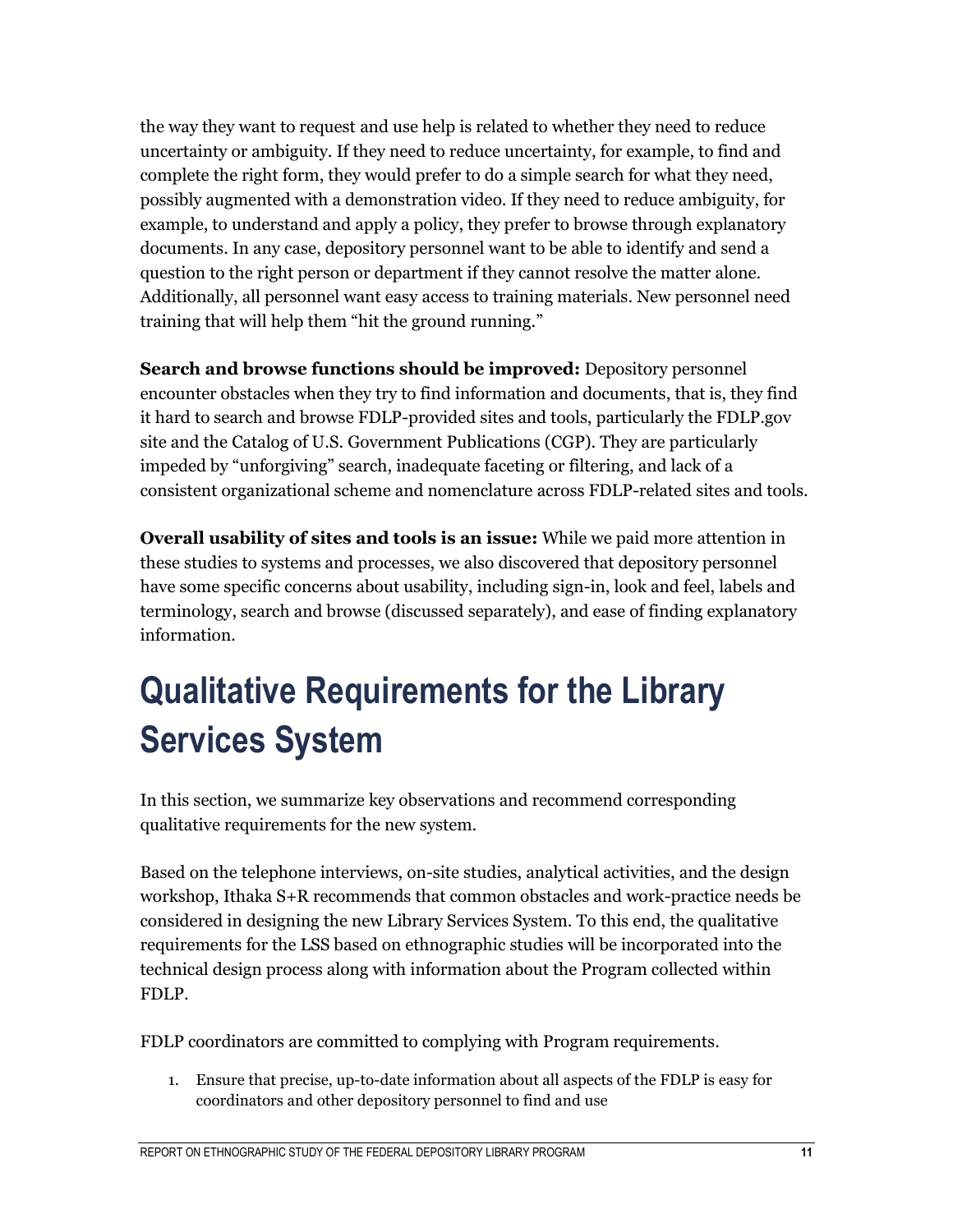2. Streamline systems and processes for withdrawing and disposing of documents

Depository personnel seek streamlined workflows.

- 3. Provide easy navigation to current and past shipping lists that are fully usable in digital format and make it possible for depository personnel to easily recognize the items on a complete shipping list that are actually included in their institution's selection profile (e.g., by bolding their selections)
- 4. Reduce redundant operations wherever possible (e.g., make it possible to perform the same operation on items from different pages in DSIMS at the same time)
- 5. Simplify and streamline the claims process so that, for example, depository personnel can claim multiple documents using the same form.
- 6. Post offered material and find needed material in a unified tool that remembers past information and requires only a few steps
- 7. Provide better reporting and notification for changes to document records, call numbers, superseded documents, and so on.

Depository personnel experience slow system performance during some tasks, especially in the DSIMS system; they also find it difficult to gather all metadata about item numbers and documents, which sometimes leads them to turn from GPO tools to such alternatives as DDM2.

- 8. Enable quick aggregation of all metadata related to an item or document, such as title and SuDoc stem.
- 9. Improve system performance while making more data available through the selection system

Compared to other, non-GPO systems such as Google or HeinOnline, depository personnel find the Catalog of U.S. Government Publications hard to use, particularly with regard to locating the exact records they seek but also in connection with conducting a search for useful documents in a reference situation.

- 10. Provide a simplified way for depository personnel to find and download the records they need
- 11. Design LSS in anticipation that over time the CGP will become more comprehensive and have improved search and browse

Depository personnel, who without exception performed FDLP tasks as part of their much larger non-FDLP library responsibilities, expend time and effort learning how to use FDLP tools and re-learning how to use infrequently used tools. When tasks are performed rarely or intermittently, the need for help increases.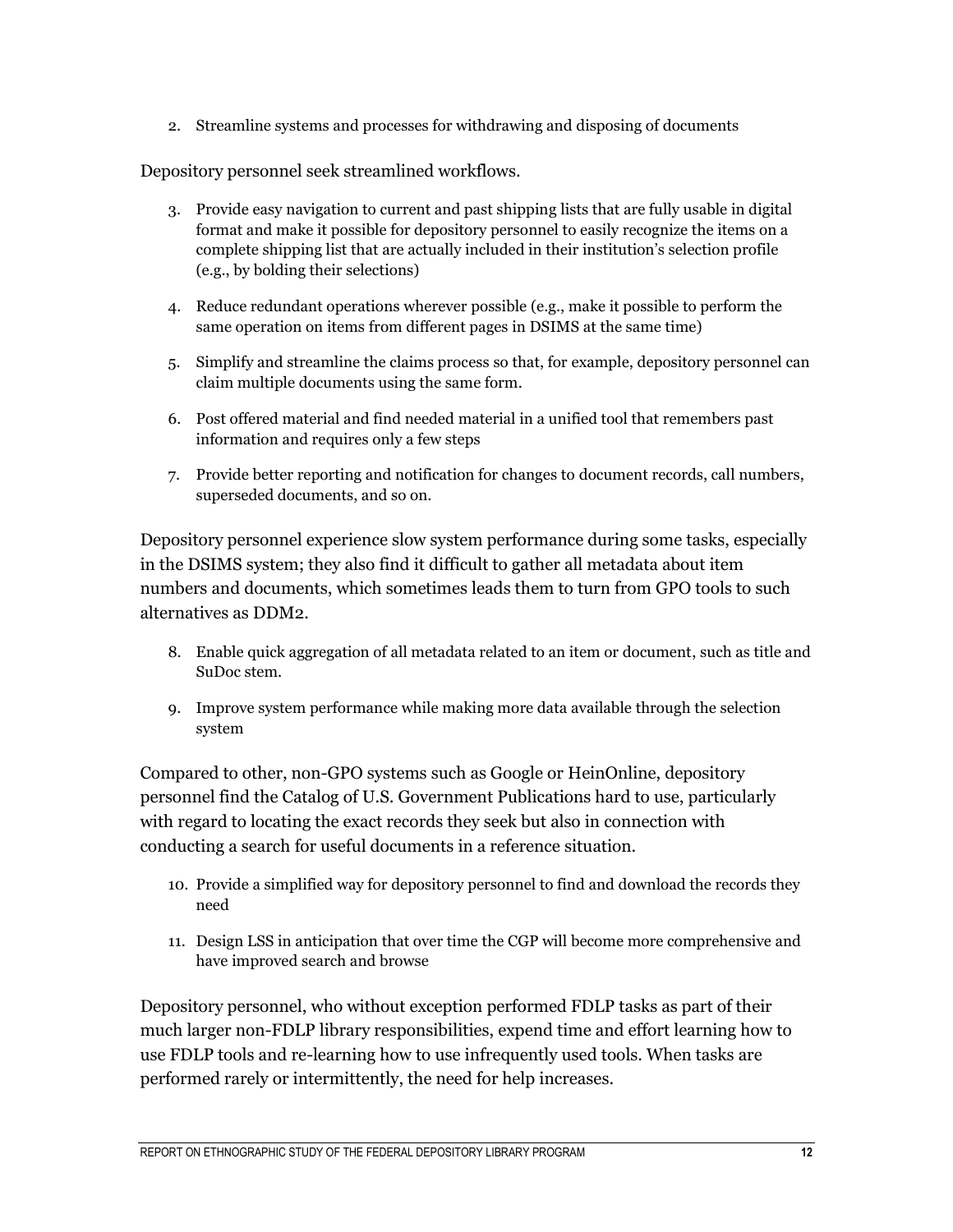- 12. Provide help in different ways through pervasive redundancy of search features
	- » For information that addresses uncertainty, highlight the use of searching and provide explanatory text and, in some cases, demonstration video
	- » For information that addresses ambiguity, highlight the use of browsing, using explanatory text to help personnel navigate to what they need
	- » To the extent possible, integrate helpful information and sources of training related to the tools that are included within LSS and the tasks that will commonly be performed with those tools
	- » Make it easy for depository personnel to identify and get in touch with the office or individual who is best able to respond to a question they cannot answer alone

Depository personnel find that FDLP tools do not always compare favorably to other library and general online tools (e.g., newer OPACs, Google, ProQuest Congressional), which they find to be more intuitive and easier to use.

- 13. Improve the overall usability of the system, including:
	- » Provide single sign-in with indication of signed-in status
	- » Integrate all aspects of the system and provide a seamless, intuitive interface, one look and feel, and clear information throughout
	- » Conduct usability testing on terminology for the site
	- » Add change notification based on the SuDocs in a given library's selection profile
	- » Provide a mechanism within FDLP systems for delivering search results to patrons
	- » Improve search and browse across all FDLP sites and tools but especially FDLP.gov and the CGP

# **Proceeding with Design and Development of the LSS**

The findings and requirements developed from the ethnographic study of the work practices of depository personnel form one significant part of the informational basis for design and development of the new LSS.

The findings have been incorporated into section 3.1.2 Motivation for New System of the Concept of Operations (ConOps) document and the requirements have been incorporated into section 3.2 Description of Desired Changes.

As the development team begins work, they will be briefed on the ethnographic study and provided with a copy of the report in order to give them a comprehensive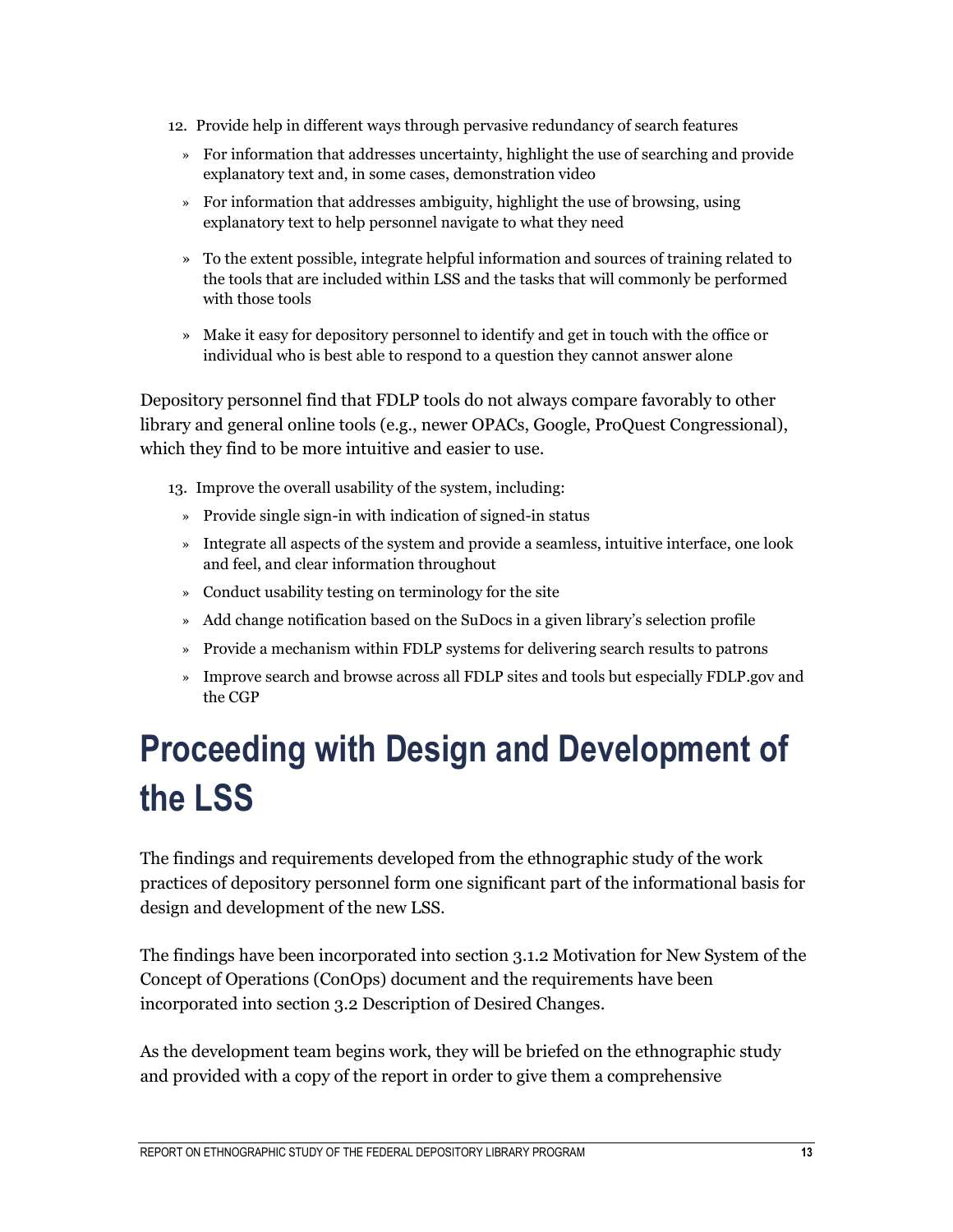understanding of the problems from the user point of view. Once the development team understands user work practices and problems, they can design solutions.

We anticipate that improving system performance and addressing usability issues will go a long way toward alleviating the problems that depository personnel encounter when they use FDLP tools provided by GPO. Issues related to current sub-systems should be addressed at the highest possible level. That is, where possible, problems with the current system should be addressed through the architecture of the technology and the structure of information in the system instead of by fixing each and every current tool separately.

The study described in this document and its outcomes are intended ultimately to enhance the ability of the public to find and use Government information. By providing high-performing tools to depository personnel, it is believed that this objective can be better accomplished.